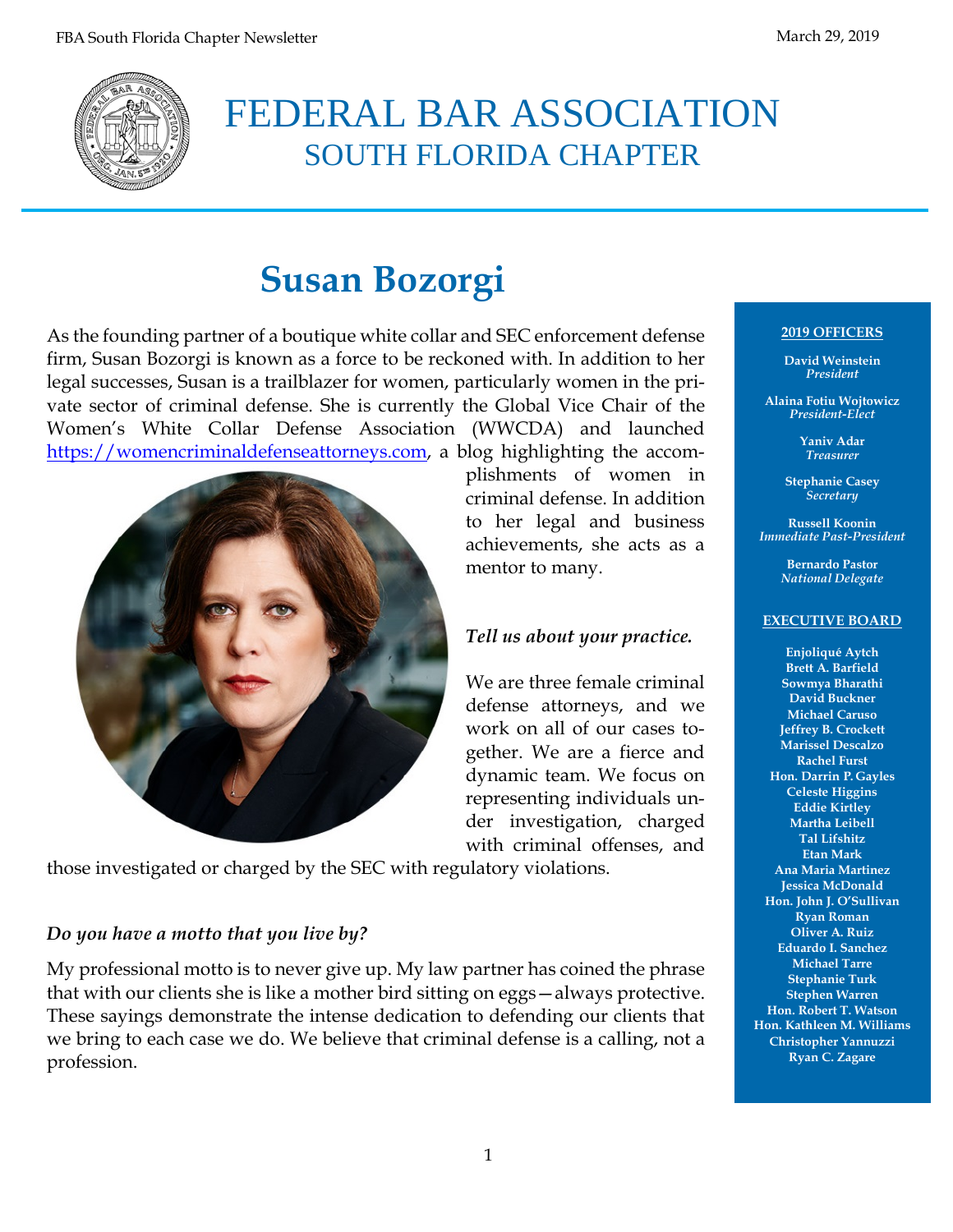### *How did you come to view yourself as having a voice in advancing goals of diversity and inclusion in the professional setting?*

In 2012, I became more cognizant of the fact that women in the criminal defense field weren't being highlighted in the media nearly as often as men. This could be attributed to the fact that there are simply more men in the field, but the women weren't even being represented proportionally to their numbers. I felt this had a lot to do with the fact that women struggle to put themselves in the spotlight and seize opportunities to market themselves. So, I decided I wanted to do something about that. I started a blog called *Women Criminal Defense Attorneys*, which is focused on interviewing women in the field, connecting women, constructing a written history for women criminal defense attorneys, and highlighting cases where women are successfully defending accused persons.

At the time I started the blog, I wondered if it was a good idea. I was concerned that I might alienate my male colleagues, but I remember thinking, "Who am I kidding? Do I honestly think my colleagues don't know I am a woman?" What I have learned from the blog is that women in the field are hungry to know each other and tell their stories. When I started the blog, I would spend hours looking for cases in the media where women were involved in the defense of individuals or corporations. I was so frustrated when hours of research wouldn't produce anything. But it also further supported my belief that women in the field needed and still need female-focused efforts.

### *You started your career as a public defender. How did you end up at the Miami-Dade Public Defender's Office?*

In college in Washington, D.C., I had two internships: one with an oil and gas consulting firm (because my Texas roommate had a connection with someone at the firm); the other internship was at the Public Defender Services (PDS). Needless to say, I preferred the latter. I was assigned to the PDS juvenile division and was immediately hooked. The experience changed me forever. I vividly remember calling a mother of one of the young juvenile clients to discuss ways to help her son, and she said to me, "If you like him so much then why don't you take him?" It really shocked me to realize this young kid had nobody in life. That was the moment I knew I wanted to be a public defender.

I went to law school with the mission to become a public defender, and the minute I arrived in Miami, I knocked on the public defender's door and asked to intern. During law school I was awarded a public interest law grant to continue working at the Miami-Dade Public Defender's Office throughout law school. After my first semester, I switched to the law school's night program so I could be in court every day for the morning calendar. At the time I thought arraigning clients was the most exciting thing I had ever done. All I wanted to do was be in court all day.

I was such a constant presence at the office that sometime during my third year they took pity on me and offered me a nominal stipend. So, obviously, after graduating law school, working at the Miami-Dade Public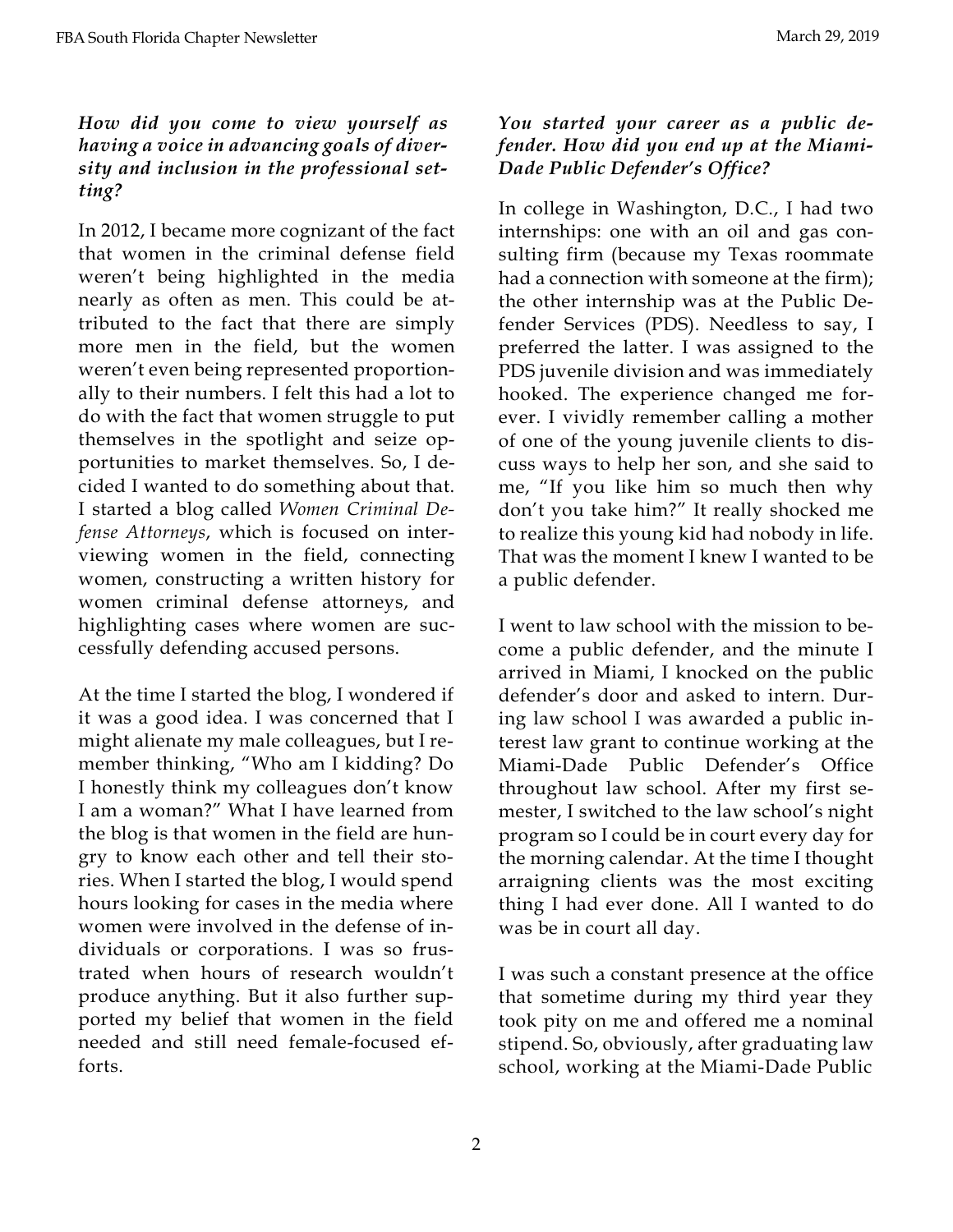Defender's Office was the only job I wanted and the only job that I applied for. I was scared to death during my hiring conference because I didn't know what I was going to do if I bombed the interview.

## *As a woman who has blazed the trail for other women and minorities in this profession, do you feel pressure to do more than you've already done?*

I believe women have a responsibility to help other women. I think this is particularly important in the criminal defense field. There is a disconnect between opportunities for women in government versus women in private practice. In government offices, both federal and state, there are a higher number of women lawyers and more leadership opportunities for women. But when women leave for private practice the opportunities often severely decrease. The percentage of women making partner in big law is not representative of the number of women lawyers. Also, the percentage of women as lead counsel defending accused clients, especially corporate clients, is not representative of the number of women in the field. These disparities motivate me to mentor women entering private practice.

When I left the public defender's office in 2000 and started my own firm, there were very few women criminal defense attorneys in private practice in Miami. I didn't feel like I had a woman to turn to for mentorship or help. The few women that were in private practice didn't feel accessible to me at the time. In fairness, that may have been an inaccurate perception on my end, but I also think that women who had a seat at the table at that time were less likely to disturb

the status quo. Thankfully, I had great male mentors who supported me and invested in my development. I wouldn't trade those experiences for anything, but it would have been meaningful to have had a female mentor. I think this is why I make such a conscious effort to mentor and support women in the field. It is my way of filling the void that I personally experienced.

### *What role has being a woman and/or minority played in your career path?*

There are aspects of being a female litigator that allow you a unique voice in the courtroom, and I have enjoyed successes in the courtroom because of that. But I have also found that in the last couple years, when there has been more focus on women in business and law, that there are more business opportunities connected to my gender. In private practice, legal work originates from someone's book of business. As women gain positions of power in the boardroom and in corporations, women attorneys will gain access to work from the women in those corporate positions of power. It has been reported that approximately 26% of general counsel are women. Recently 170 general counsel penned an open letter to big law firms demanding more diversity on their legal teams. The fact that this letter even had to be written shows that the playing field for women must still be leveled. That said, there has been real improvement since I started practicing 25 years ago.

When I started the blog, it opened doors for me to meet other women involved in women-focused groups. I became involved in the WWCDA and am currently the Global Vice-Chair. This is a group of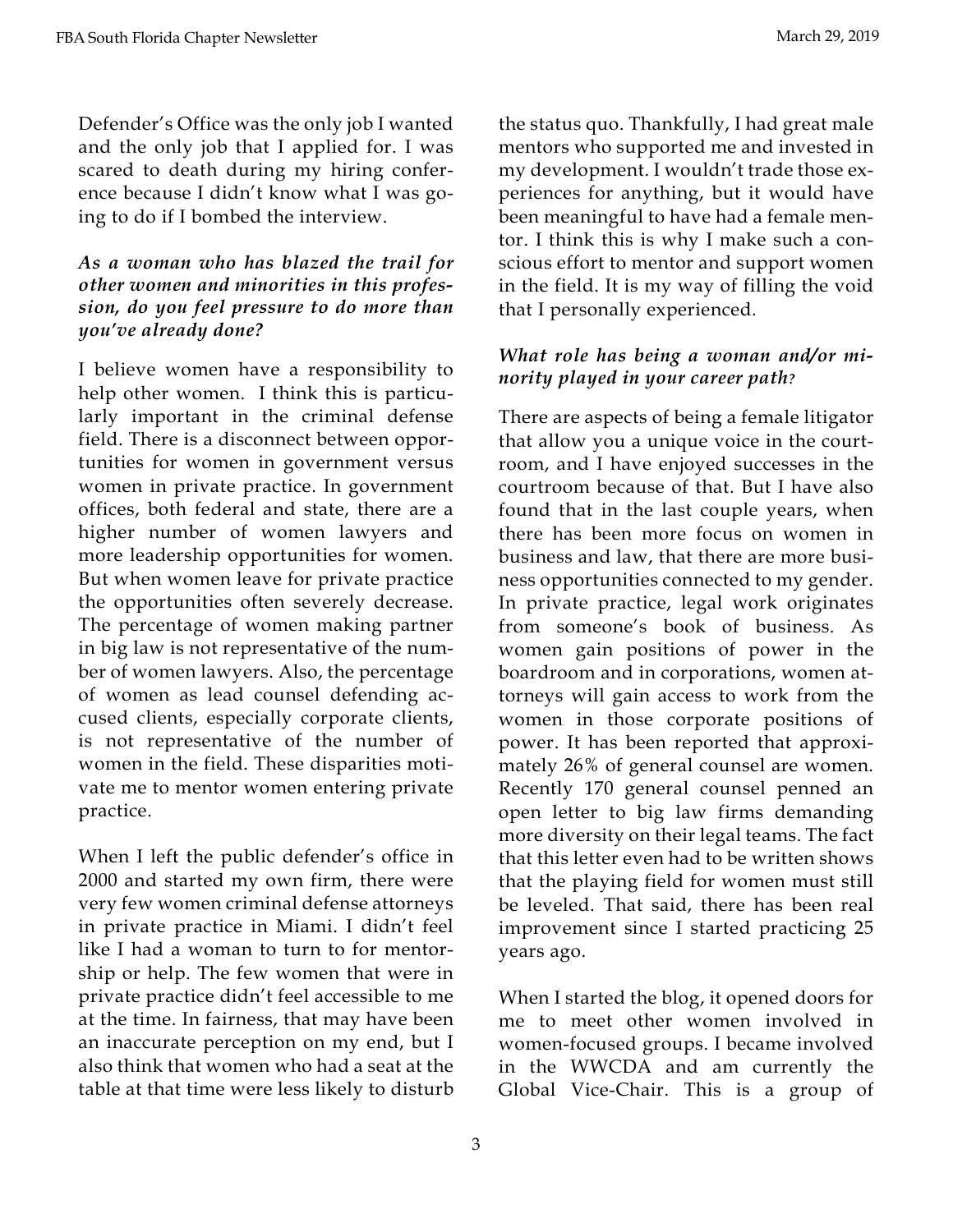women from all over the world who focus on supporting each other in business. WWCDA has approximately 1,600 members. Being a part of that association has changed my practice for the better. I have met and developed relationships with some amazing women, many of whom I have had the privilege of working with. In this respect, being a woman has enhanced my career because business development opportunities for women have increased and changed dramatically since I first entered private practice. I also work closely with plenty of men in the field. They choose to work with me because they know the level of my work product and what I can bring to a team. I have never understood why any man in the field would take issue with female-focused business development groups because my success only bolsters my colleagues, both men and women.

#### *Since opening your practice, have you had moments where you thought, despite your experience and expertise, you didn't deserve a piece of business?*

I felt this more when I was younger, but not anymore. I think that sometimes men are more willing to jump into work and trust their ability to handle it than women. Women too often pass up opportunities to gain experience because of self-doubt. This is a mistake. One way to correct this is to remind yourself of every man you know who would take the case or opportunity without hesitation. This doesn't mean you take on work that you don't have the expertise to handle. What I am referring to is the idea that one has to be perfect or overqualified before agreeing to take an opportunity or leadership role. When I was trying cases

4

with both men and women at the public defender's office, there was a distinct difference between how men and women perceived their abilities. I had many male trial partners who would sit back down at counsel table after a cross examination and either brag about having destroyed the witness, or at the very least, express satisfaction with their performance. Far too often my female trial partners, including myself, would finish a cross examination and immediately start criticizing and beating themselves up. This always bothered me, in particular when my female trial partners did a far better job than their male counterparts.

#### *How do you combat those moments?*

Be willing to ask for help and team up with people from whom you can learn. When I first started handling security enforcement work, I teamed up with a brilliant lawyer who guided and helped me. If I hadn't been willing to seek out help, I would have lost an opportunity to gain confidence in, and build expertise in, another subspecialty that I love. You have to be willing to confront all the work that comes your way with an attitude that you are the best person for the job and seize the opportunities that come before you.

Also, learn to promote your work and successes. Somewhere along the line women are taught that "brag" is a four-letter word and if you promote yourself you are bragging. This is a misconception. Sharing your successes is how you advance yourself in business. This is how colleagues gain confidence in you. Another lawyer can tell that you know what you are doing through the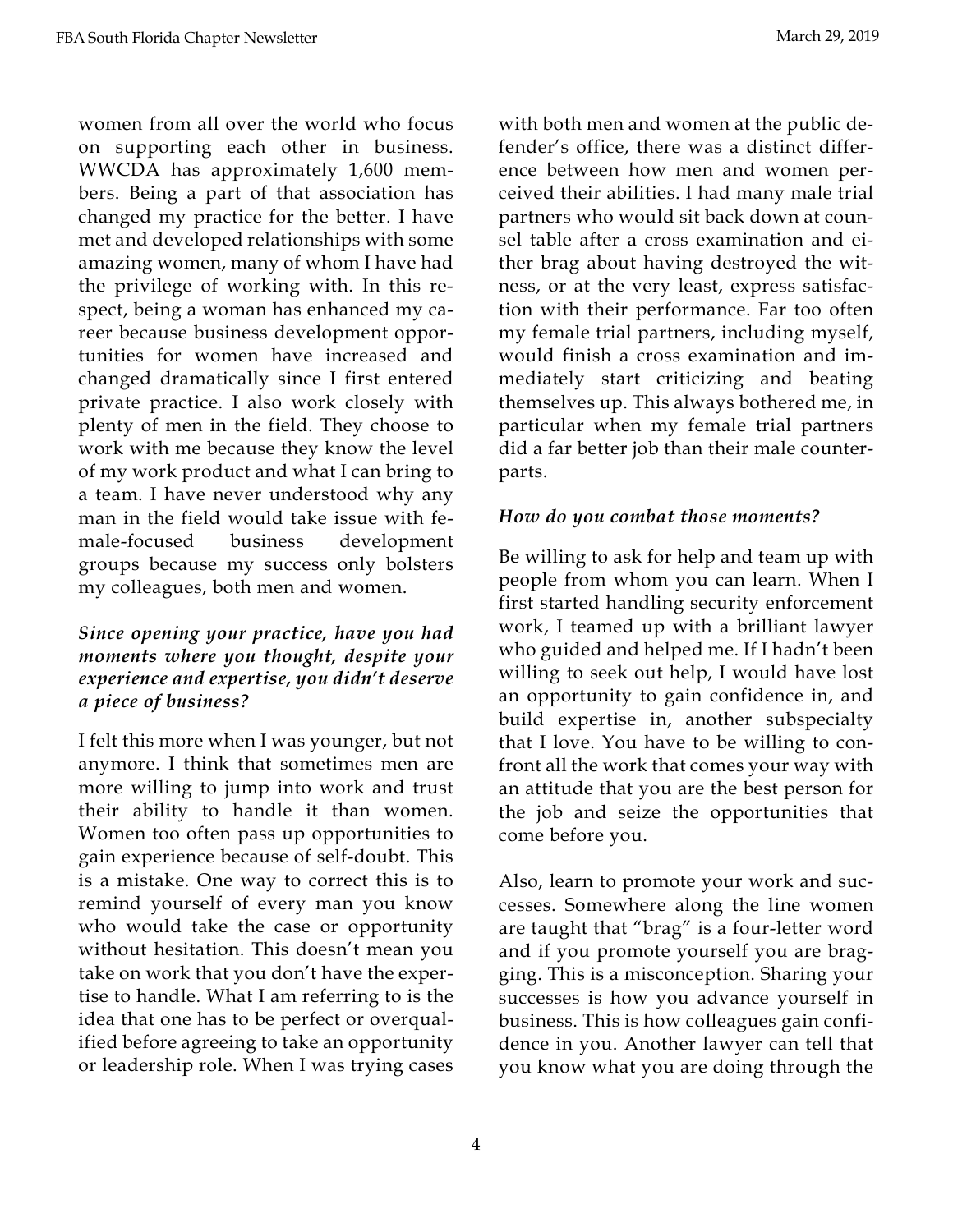stories that you share. Promote yourself every chance you get.

## *What's one piece of advice you'd give to new or young attorneys?*

I have two important pieces of advice.

First, be authentic. Don't try to be what you think a successful attorney looks like. Be yourself. That is by far the most attractive quality in a professional. You will build strong business relationships by simply being open and genuine. This is even more important when you are representing a client. For example, I have always expressed emotion in my work, and I refuse to be embarrassed or ashamed about that. I am not going to hide that I care about my clients or

that there is real emotion behind the gravity of the decisions affecting them. I believe that if a jury or judge accepts the responsibility to determine the fate of a client, as counsel we must be willing to show them the real life feeling and emotion relating to these decisions. I truly believe that my willingness to be real and authentic in my work has substantially served my clients.

Second, don't hold yourself back from asking for what you need and want. I have found this is particularly challenging for women. Finding the courage to make the "ask" is the single most important skill you can learn. Ask to join a trial team, ask for experience, ask for a raise, and specifically ask for the business that you want.

—*Sowmya Bharathi*

# *Upcoming Events*



**Powerful Witness Preparation—**On **April 3rd**  in Fort Lauderdale and **April 4th** in Miami, please join the Florida Bar Federal Court Practice Committee and the Broward County and South Florida Chapters of the FBA as we present *Powerful Witness Preparation.* Effective witness preparation dramatically improves the way that facts are delivered to a judge or jury, and few in the country are as adept at teaching lawyers to prep witnesses than nationally respected speaker and writer **[Dan](https://www.hklaw.com/Daniel-Small/) [Small](https://www.hklaw.com/Daniel-Small/)**, a partner at Holland & Knight, former fed-

eral prosecutor and author of the best-selling *Preparing [Witnesses:](https://www.amazon.com/Preparing-Witnesses-Daniel-I-Small/dp/1604424788) A Practical Guide for Lawyers and Their [Clients](https://www.amazon.com/Preparing-Witnesses-Daniel-I-Small/dp/1604424788)*, published by the American Bar Association (4th edition, 2014).

Mr. Small's fast-paced seminar will teach you the key gaps between witnesses and counsel, the